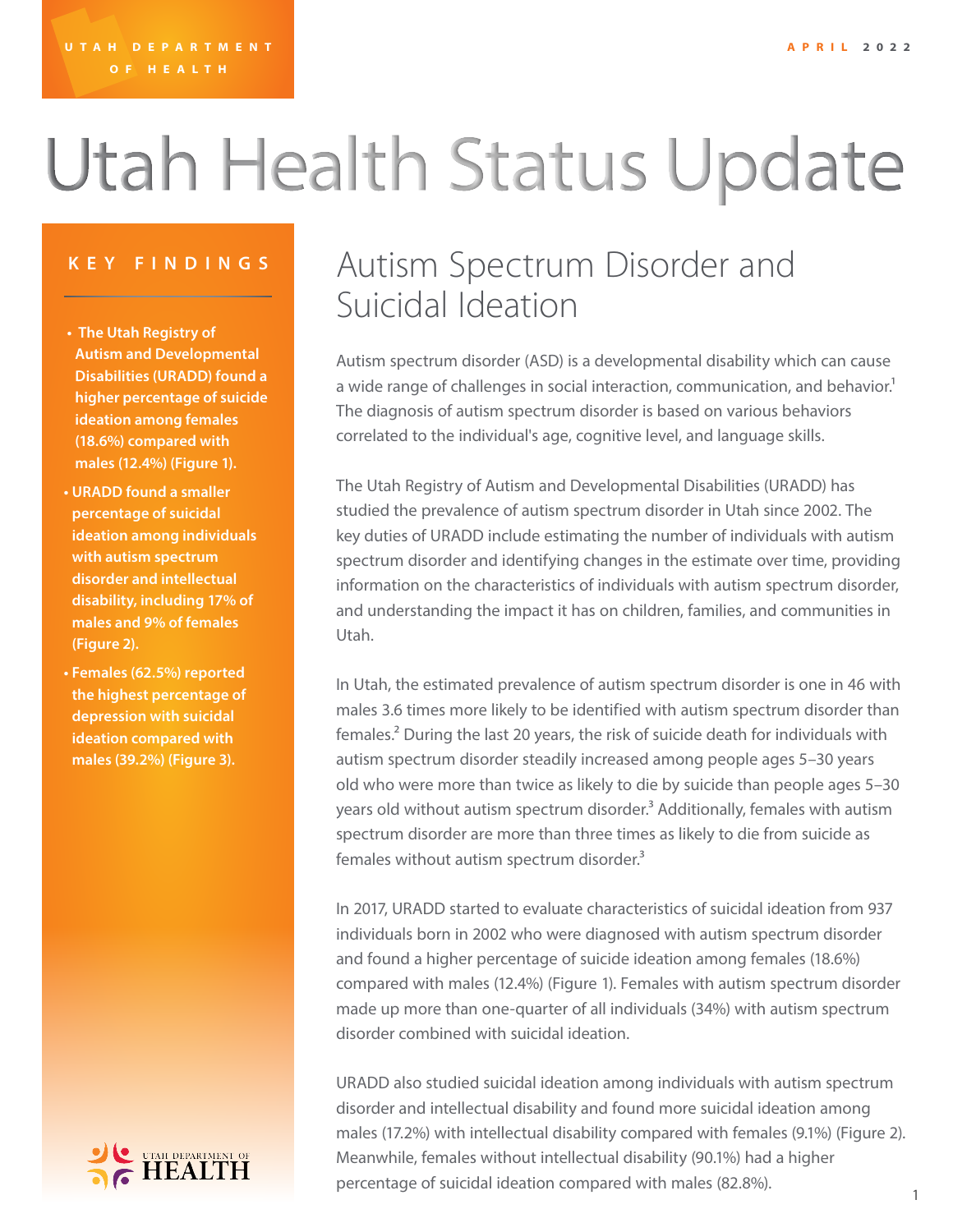**Feature article continued**

#### **Percentage of Suicidal Ideation Among Individuals with Autism Spectrum Disorder, by Sex, Utah, 2017–2019**

*Figure 1.* A higher percentage of females diagnosed with autism spectrum disorder reported suicidal ideation compared with males.



Source: The Utah Registry of Autism and Developmental Disabilities (URADD)

Note: Lifetime suicide ideation is from 937 individuals with autism spectrum disorder born in 2002.

#### **Percentage of Suicidal Ideation Among Individuals with Autism Spectrum Disorder and Intellectual Disability, by Sex, Utah, 2017–2019**

*Figure 2.* Among individuals with autism spectrum disorder and intellectual disability, more males report experiencing suicidal ideation.



Source: The Utah Registry of Autism and Developmental Disabilities (URADD Note: Lifetime suicide ideation is from 937 individuals with autism spectrum disorder born in 2002.

Nearly half of all individuals (91 in 199) with autism spectrum disorder and depression reported suicidal ideation. Females (62.5%) reported the highest percentage of depression with suicidal ideation compared with males (39.2%) (Figure 3). Males reported higher suicidal ideation with no depression and depression alone. These findings demonstrate the increased risks of suicidal ideation for individuals with autism spectrum disorder and are important for URADD to understand especially when there is no depression for many individuals with autism spectrum disorder who experience suicidal ideation.

#### **Percentage of Suicidal Ideation and Depression Among Individuals with Autism Spectrum Disorder, by Sex, Utah, 2017–2019**

*Figure 3.* Among individuals with autism spectrum disorder, females reported the highest percentage of suicide ideation with depression.



Source: The Utah Registry of Autism and Developmental Disabilities (URADD) Note: Lifetime suicide ideation is from 937 individuals with autism spectrum disorder born in 2002.

As services for individuals with autism spectrum disorder continue to expand, URADD will work to improve coordination and cooperation between agencies and other programs to address the unique needs of these individuals. Please visit our [website](http://www.medicine.utah.edu/psychiatry/research/labs/uradd/) for more information and explore the resources below.

- The Utah Registry of Autism and Developmental Disabilities (URADD) www.medicine.utah.edu/psychiatry/research/labs/ uradd/
- Live On Utah Campaign<https://liveonutah.org/>
- Utah Parent Center Support for parents of children with special needs 1-800-468-1160, www.utahparentcenter.org
- Autism Council of Utah Information and advocacy for families email: [autismcouncilofutah@gmail.com,](mailto:autismcouncilofutah%40gmail.com?subject=email) [www.autismcouncilofutah.org](mailto:www.autismcouncilofutah.org?subject=)
- 24-hour Suicide Prevention Lifeline, 1-800-273-TALK (8255)
- Utah Suicide Prevention Coalition *Utahsuicideprevention.org*
- The SafeUT<https://safeut.org/>

3. Kirby AV, Bakian AV, Zhang Y, Bilder DA, Keeshin BR, Coon H. A 20-year study of suicide death in a statewide autism population. Autism Res. 2019 Apr;12(4):658-666. doi: 10.1002/aur.2076. Epub 2019 Jan 21. PMID: 30663277; PMCID: PMC6457664.

<sup>1.</sup> American Psychiatric Association. Diagnostic and statistical manual of mental disorders. 5th ed. Arlington, VA: American Psychiatric Association; 2013.

<sup>2.</sup> Maenner MJ, Shaw KA, Bakian AV, et al. Prevalence and Characteristics of Autism Spectrum Disorder Among Children Aged 8 Years — Autism and Developmental Disabilities Monitoring Network, 11 Sites, United States, 2018. MMWR Surveill Summ 2021;70(No. SS-11):1–16. DOI: <http://dx.doi.org/10.15585/mmwr.ss7011a1>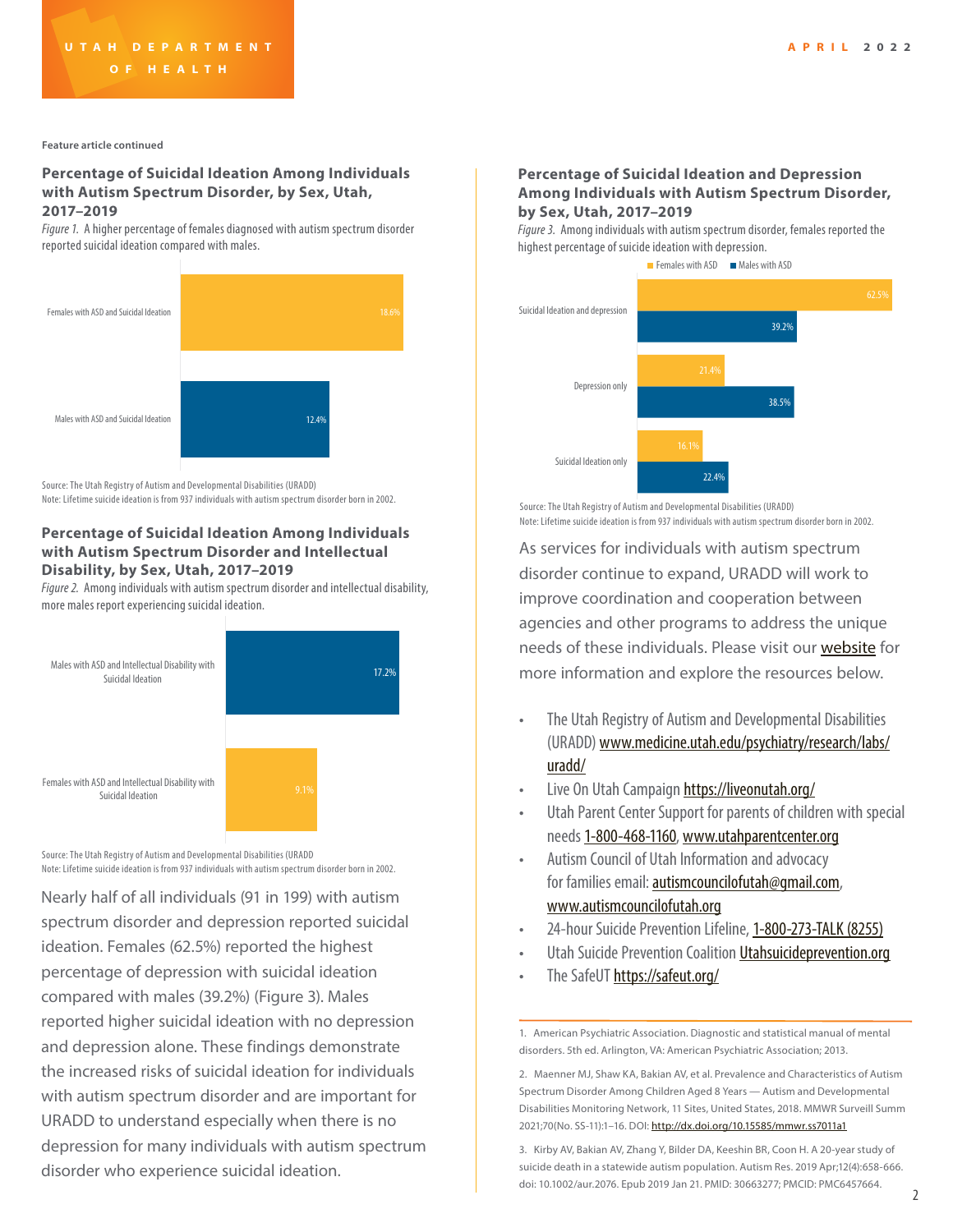## Spotlights

**APRIL 2022**

### **Prenatal Care Experiences During the COVID-19 Pandemic**

Early and regular prenatal care helps identify complications during pregnancy and prevent poor outcomes. In the early months of the COVID-19 pandemic, the Centers for Disease Control and Prevention (CDC) recommend people prioritize urgent visits and postpone elective care, while also advising pregnant women not to skip prenatal care appointments.<sup>1</sup> Information about the effects of COVID-19 on pregnant people was rapidly evolving, and there were no standard recommendations specific to pregnancy regarding the evaluation or management of COVID-19.<sup>2</sup> Subsequently, many providers restructured care for pregnant patients by converting some traditional in-person appointments to virtual appointments to minimize exposure for both patients and providers.<sup>3</sup>

Results of the [2020 Utah Pregnancy Risk Assessment Monitoring System \(PRAMS\)](https://mihp.utah.gov/pregnancy-and-risk-assessment) survey demonstrate how the COVID-19 pandemic affected routine prenatal care. The most frequently reported reason for a delayed or canceled prenatal care appointment was the provider's office was closed or they had reduced office hours (11.0%) (Figure 1). The survey found while 73% of pregnant people continued to attend in-person only prenatal care appointments, 25% attended a combination of in-person and virtual appointments, and 1% attended virtual only appointments. Of those who attended in-person only, 89% said they did not attend virtual appointments because they preferred to see their provider in person. Additionally, 25% said virtual appointments were not available through their provider, and 4% said they were unable to participate in virtual appointments due to a lack of resources such as a computer, internet, cellular data, or a telephone. Nearly 1 in 4 pregnant people experienced some delayed or canceled prenatal care appointments due to reasons related to the COVID-19 pandemic.

#### **Top Reasons for Canceled or Delayed Prenatal Care Appointments in Utah, 2020**

*Figure 1.* The most frequently reported reason for a delayed or canceled prenatal care appointment was the provider's office was closed or they had reduced office hours.



Source: Utah Department of Health, Pregnancy Risk Assessment Monitoring System (PRAMS) survey 2020

Additional research is needed to understand the health outcomes and care experiences of diverse populations related to alternative approaches to prenatal care delivery. Findings from this type of research can be used to inform health policy decisions beyond the COVID-19 pandemic.

2. ACOG Statement on COVID-19 and Pregnancy. [https://www.acog.org/news/news-releases/2020/06/acog-statement-on-covid-19-and-pregnancy](https://www.acog.org/news/news-releases/2020/06/acog-statement-on-covid-19-and-pregnancy )

pandemic. Am J Obstet Gynecol. 2021;224(4):384.e1-384.e11. <doi:10.1016/j.ajog.2020.10.008>

<sup>1.</sup> Centers for Disease Control and Prevention (CDC) [https://www.cdc.gov/coronavirus/2019-ncov/need-extra-precautions/pregnant-people.html](https://www.cdc.gov/coronavirus/2019-ncov/need-extra-precautions/pregnant-people.html )

<sup>3.</sup> Peahl AF, Powell A, Berlin H, et al. Patient and provider perspectives of a new prenatal care model introduced in response to the coronavirus disease 2019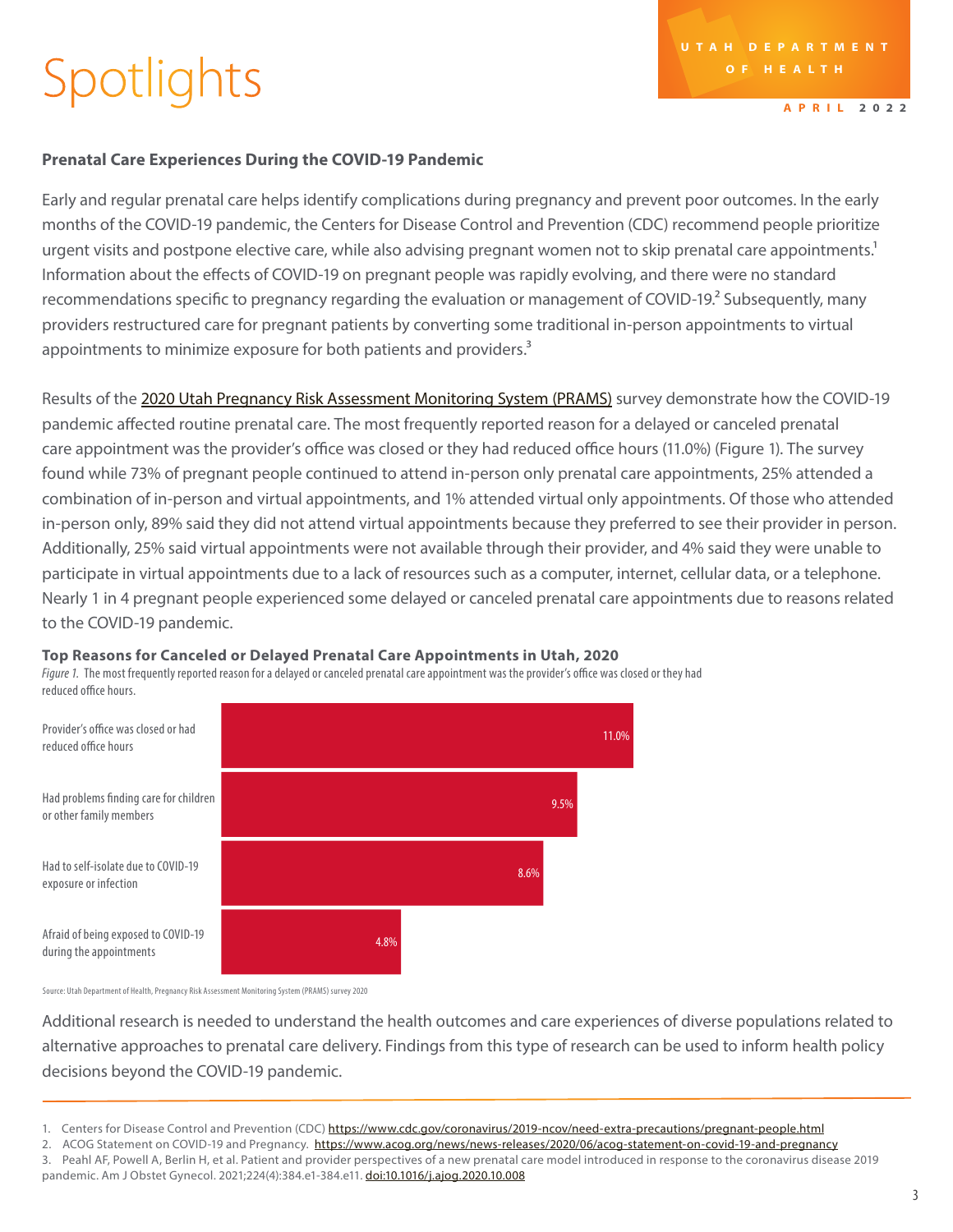### Monthly Health Indicators

| <b>Monthly Report of Notifiable Diseases,</b><br><b>February 2022</b>               | <b>Current Month</b><br># Cases                                  | # Expected Cases<br><b>Current Month</b><br>(5-yr average)          | #Cases YTD     | #Expected YTD<br>(5-yr average)                                  | <b>Morbidity Ratio</b><br>YTD Standard<br>(obs/exp)        |  |  |
|-------------------------------------------------------------------------------------|------------------------------------------------------------------|---------------------------------------------------------------------|----------------|------------------------------------------------------------------|------------------------------------------------------------|--|--|
| Campylobacteriosis (Campylobacter)                                                  | 11                                                               | 33                                                                  | 40             | 68                                                               | 0.6                                                        |  |  |
| COVID-19 (SARS-CoV-2)                                                               |                                                                  |                                                                     |                | Weekly updates at http://health.utah.gov/epi/diseases/influenza. |                                                            |  |  |
| Shiga toxin-producing Escherichia coli (E. coli)                                    | 5                                                                | 7                                                                   | 5              | 7                                                                | 0.7                                                        |  |  |
| Hepatitis A (infectious hepatitis)                                                  | $<$ 5                                                            | 7                                                                   | < 5            | 7                                                                | 0.3                                                        |  |  |
| Hepatitis B, acute infections (serum hepatitis)                                     | $<$ 5                                                            | < 5                                                                 | 15             | 20                                                               | 0.8                                                        |  |  |
| Influenza*                                                                          | Weekly updates at http://health.utah.gov/epi/diseases/influenza. |                                                                     |                |                                                                  |                                                            |  |  |
| Meningococcal Disease                                                               | $<$ 5                                                            | $<$ 5                                                               | $<$ 5          | $<$ 5                                                            | n/a                                                        |  |  |
| Pertussis (Whooping Cough)                                                          | $<$ 5                                                            | $<$ 5                                                               | < 5            | $<$ 5                                                            | n/a                                                        |  |  |
| Salmonellosis (Salmonella)                                                          | 10                                                               | 18                                                                  | 31             | 38                                                               | 0.8                                                        |  |  |
| Shigellosis (Shigella)                                                              | $<$ 5                                                            | 5                                                                   | $\overline{7}$ | 9                                                                | 0.7                                                        |  |  |
| Varicella (Chickenpox)                                                              | $<$ 5                                                            | 15                                                                  | 9              | 33                                                               | 0.3                                                        |  |  |
| <b>Quarterly Report of Notifiable Diseases,</b><br>4th Qtr 2021                     | <b>Current Quarter</b><br>#Cases                                 | # Expected Cases<br><b>Current Quarter</b><br><u>(5-yr average)</u> | # Cases YTD    | #Expected YTD<br>(5-yr average)                                  | <b>Morbidity Ratio</b><br><b>YTD Standard</b><br>(obs/exp) |  |  |
| HIV/AIDST                                                                           | 34                                                               | 29                                                                  | 132            | 129                                                              | $\mathbf{1}$                                               |  |  |
| Chlamydia                                                                           | 2,633                                                            | 2,614                                                               | 11,206         | 10,342                                                           | 1.1                                                        |  |  |
| Gonorrhea                                                                           | 907                                                              | 728                                                                 | 3,620          | 2,699                                                            | 1.3                                                        |  |  |
| Syphilis                                                                            | 45                                                               | 32                                                                  | 212            | 130                                                              | 1.6                                                        |  |  |
| Tuberculosis                                                                        | 10                                                               | $\overline{7}$                                                      | 17             | 25                                                               | 0.7                                                        |  |  |
| <b>Medicaid Expenditures (in Millions) for the</b><br><b>Month of February 2022</b> | ent Month<br>Curr                                                | onth<br>eted<br>cted                                                | Fiscal         | eted Fisca<br><b>Bud</b><br>YTD                                  | er) Budget<br>Variance over<br>(under) Budge               |  |  |
| <b>Mental Health Services</b>                                                       | \$22                                                             | \$22                                                                | \$157          | \$158                                                            | (51.0)                                                     |  |  |
| <b>Inpatient Hospital Services</b>                                                  | \$27                                                             | \$26                                                                | \$146          | \$147                                                            | (50.7)                                                     |  |  |
| <b>Outpatient Hospital Services</b>                                                 | \$4                                                              | \$4                                                                 | \$25           | \$26                                                             | (51.3)                                                     |  |  |
| <b>Nursing Home Services</b>                                                        | \$16                                                             | \$16                                                                | \$150          | \$151                                                            | (50.9)                                                     |  |  |
| <b>Pharmacy Services</b>                                                            | \$12                                                             | \$13                                                                | \$96           | \$97                                                             | (51.6)                                                     |  |  |
| Physician/Osteo Services <sup>‡</sup>                                               | \$12                                                             | \$12                                                                | \$50           | \$51                                                             | (51.1)                                                     |  |  |
| <b>Medicaid Expansion Services</b>                                                  | \$93                                                             | \$93                                                                | \$735          | \$735                                                            | (50.2)                                                     |  |  |
| <b>***TOTAL MEDICAID</b>                                                            | \$382                                                            | \$382                                                               | \$2,908        | \$2,909                                                          | (51.2)                                                     |  |  |

<sup>||</sup> Comparisons include previous data year 2020. Updates for COVID-19 can be found at **[https://coronavirus.utah.gov.](https://coronavirus.utah.gov)** This includes case counts, deaths, number of Utahns tested for disease, and latest information about statewide public health measures to limit the spread of COVID-19 in Utah.

\* More information and weekly reports for Influenza can be found at<http://health.utah.gov/epi/diseases/influenza>.<br>† Diagnosed HIV infections, regardless of AIDS diagnosis.

**Notes**: Data for notifiable diseases are preliminary and subject to change upon the completion of ongoing disease investigations.

‡ Medicaid payments reported under Physician/Osteo Services do not include enhanced physician payments.

\*\*\*The Total Medicaid Program costs do not include costs for the PRISM project.